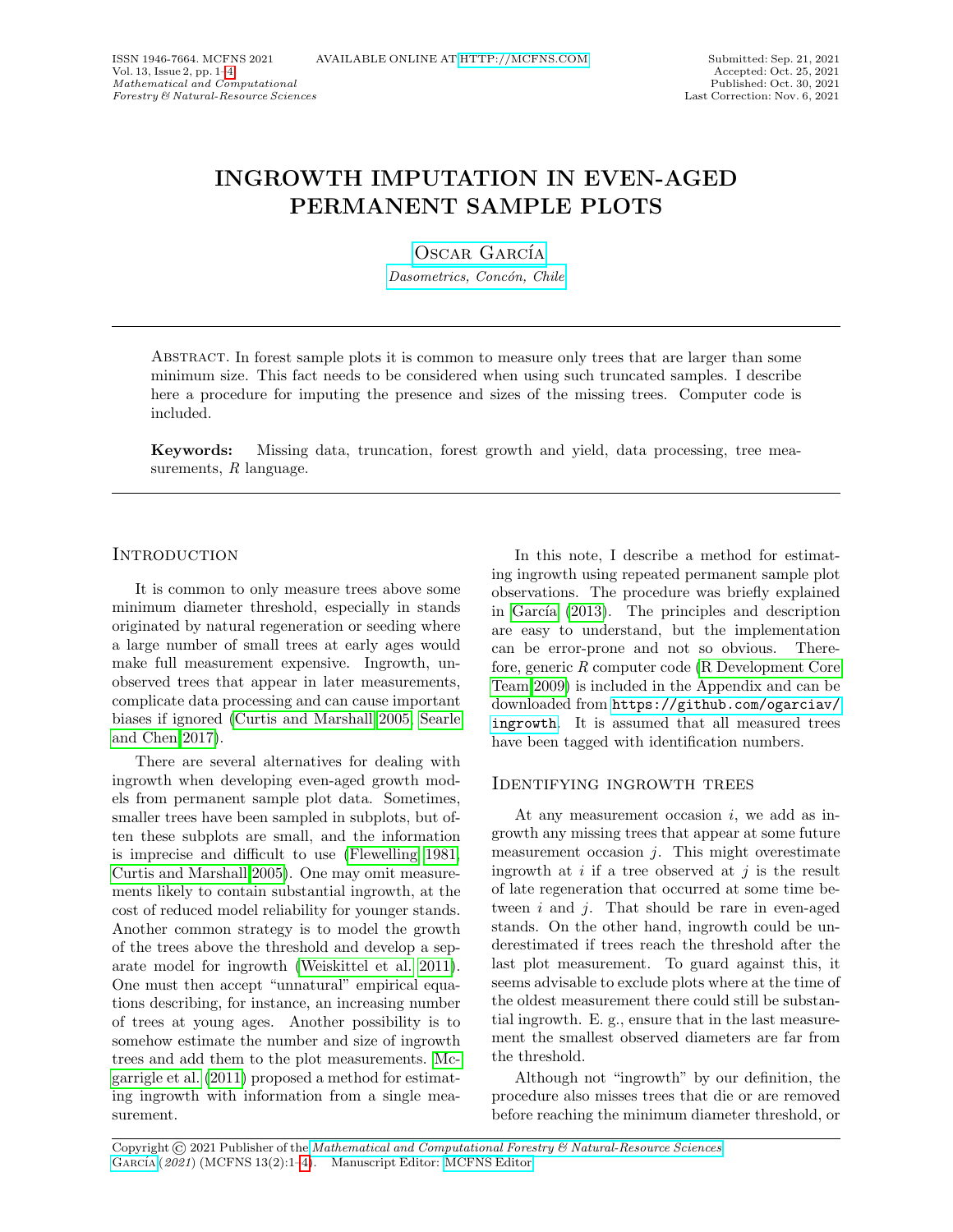between that time and the following measurement. Sometimes that could be a problem, even though one might expect such trees to have little influence on stand dynamics.

#### **DIAMETERS**

Once an ingrowth tree in measurement  $i$  is identified, it is necessary to assign a diameter to it. The actual diameter  $d_i$  is bounded between 0 and the minimum diameter threshold  $d_{\min}$ , so that in many instances the exact value is not critical. A simple ratio estimator seems sufficient: Compute the ratio r between the sum for the diameters of trees observed at measurement i and the sum of those observed at measurement  $i$ , where  $i$  is the measurement occasion where the tree first appears with a diameter  $d_i \geq d_{\min}$ . The sums are over the trees that appear in both measurements. Then we estimate  $d_i$  as the smallest of  $rd_j$  and  $d_{\min}$ . In mixtures, separate ratios could be computed for each species.

To limit the effect of imputation errors it may be advisable not to use measurements where the estimated ingrowth basal area exceeds some fraction of the total, such as 5%, 10%, or 20%. The cutoff point may be chosen as a compromise between the potential error and the number of available measurements.

## **CONCLUSIONS**

Ingrowth imputation can make usable many measurements that otherwise would have to be discarded or be treated with more cumbersome modeling approaches. The technique has been used successfully in García  $(2013, 2011, 2017)$  $(2013, 2011, 2017)$  $(2013, 2011, 2017)$ . The software facilitates its application

### **REFERENCES**

<span id="page-1-0"></span>Curtis, R. O., and D. D. Marshall, 2005. Permanentplot procedures for silvicultural and yield research. Gen. Tech. Rep. PNW-GTR-634, U.S. Department of Agriculture, Forest Service, Pacific Northwest Research Station, Portland, OR. 86 p.

- <span id="page-1-2"></span>Flewelling, J. W., 1981. Compatible estimates of basal area and basal area growth from remeasured point samples. Forest Science 27(1):191–203.
- <span id="page-1-7"></span>García, O., 2011. A parsimonious dynamic stand model for interior spruce in British Columbia. Forest Science 57(4):265–280.
- <span id="page-1-5"></span>García, O., 2013. Building a dynamic growth model for trembling aspen in western Canada without age data. Canadian Journal of Forest Research 43(3):256–265.
- <span id="page-1-8"></span>García, O., 2017. Cohort aggregation modelling for complex forest stands: Spruce-aspen mixtures in British Columbia. Ecological Modelling 343:109– 122.
- <span id="page-1-4"></span>Mcgarrigle, E., J. A. Kershaw, Jr, M. B. Lavigne, A. R. Weiskittel, and M. Ducey, 2011. Predicting the number of trees in small diameter classes using predictions from a two-parameter Weibull distribution. Forestry 84(4):431–439.
- <span id="page-1-6"></span>R Development Core Team, 2009. R: A Language and Environment for Statistical Computing. R Foundation for Statistical Computing, Vienna, Austria. ISBN 3-900051-07-0 ([http://www.](http://www.R-project.org) [R-project.org](http://www.R-project.org)).
- <span id="page-1-1"></span>Searle, E. B., and H. Y. Chen, 2017. Tree size thresholds produce biased estimates of forest biomass dynamics. Forest Ecology and Management 400:468–474.
- <span id="page-1-3"></span>Weiskittel, A. R., D. W. Hann, J. John A. Kershaw, and J. K. Vanclay, 2011. Forest Growth and Yield Modeling. Wiley-Blackwell. 430 p.

## Appendix — Computer code

The following R function prioritizes clarity over efficiency or elegance. The code should be easy to translate into other computer languages, and to be adapted as needed, for instance, to handle multiple species.

```
ingrowth <- function(treedata, plotdata, plot, meas, tree, diam, thresh){
   ingr <- treedata[NULL,] # ingrowth, initially empty
   for(plt in unique(treedata[, plot])){ # one plot at a time
     data <- droplevels(treedata[treedata[, plot] == plt,]) # data for a plot
     dmin <- plotdata[match(plt, plotdata[, plot]), thresh] # diameter threshold
     msrmnts <- sort(unique(data[, meas])) # measurement IDs
     for(i in msrmnts[-length(msrmnts)]){ # current measurement, exclude last
```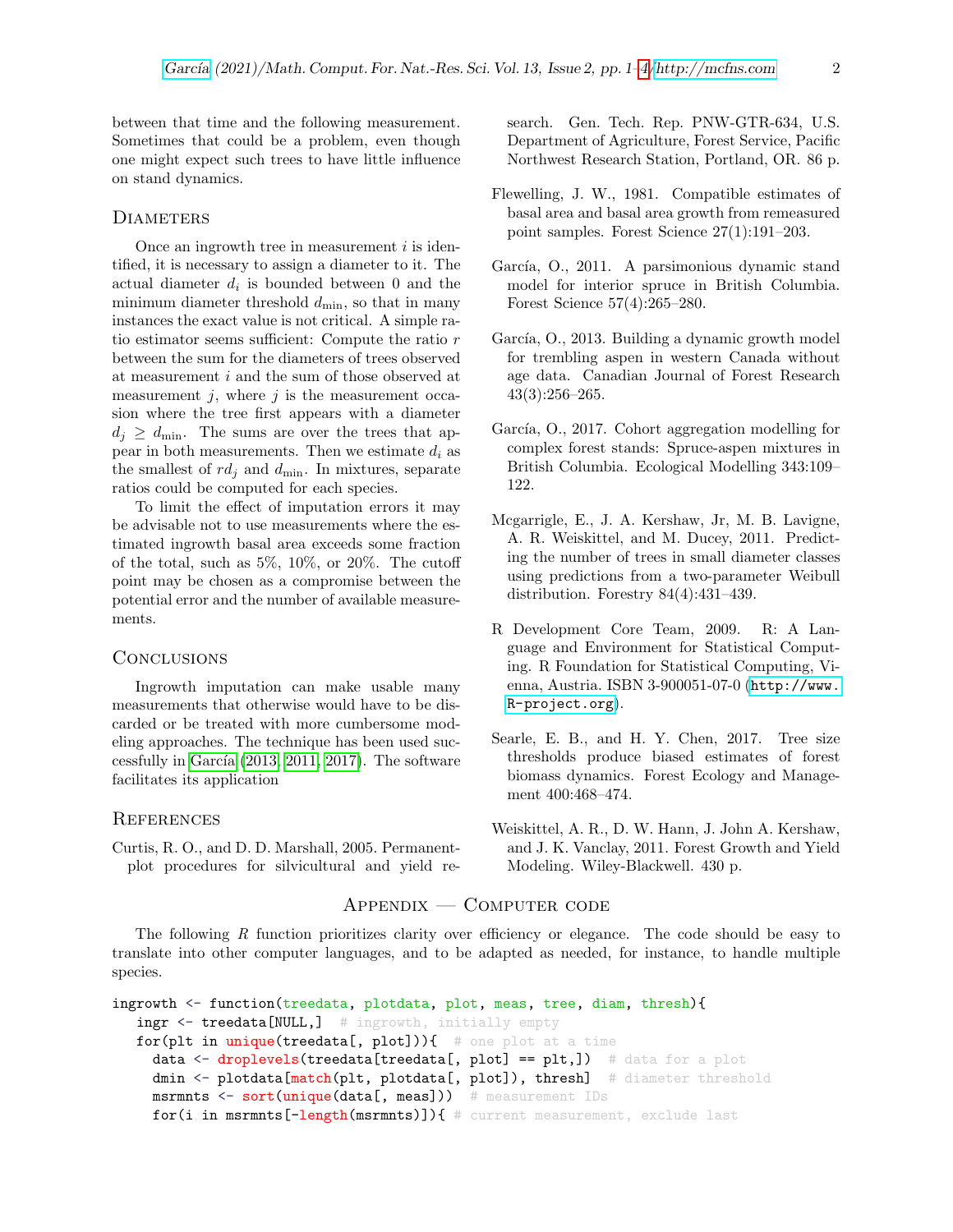```
data_i \leq data[data[, meas] == i, ]
    trees_i <- data_i[, tree] # trees in measurement i
    trees_iplus <- trees_i # including ingrowth (none so far)
    for(j in msrmnts[msrmnts > i]){ # future measurement
      data_j \leq data[data[, meas] == j, ]
      trees_j \leftarrow data_j[, tree] # trees in measurement j
      new <- !(trees_j %in% trees_iplus) # in j but not in i yet
      if(any(new)){ # add ingrowth
        ingr_ij <- data_j[new,] # new ingrowth for i
        ingr_i[j], meas] <- i # fix it
        dsumi <- sum(data_i[trees_i %in% trees_j, diam]) # over the shared
        dsumj <- sum(data_j[trees_j %in% trees_i, diam]) # observations
        ingr_ij[, diam] <- pmin((dsumi / dsumj) * ingr_ij[, diam],
                               dmin) # estimated diameters
        ingr <- rbind(ingr, ingr_ij) # cummulated ingrowth
        trees_iplus <- c(trees_iplus, trees_j[new]) # plus added ingrowth
      } # end if
    3 * j} # i
} # plt
treedata$ingrowth <- FALSE # observed
if(\text{nrow}(ingr) > 0){
  ingr$ingrowth <- TRUE # imputed
  treedata <- rbind(treedata, ingr)
}
return(treedata)
```
Usually, variables other than the identifiers and diameters in the ingrowth records will be meaningless and could have been changed to NA's. However, there may be valid unchanging tree characteristics like species codes and location coordinates.

The function documentation follows.

#### Description

Adds ingrowth records to a tree data frame

#### Usage

}

```
ingrowth(treedata, plotdata, plot, meas, tree, diam, thresh)
```
#### Arguments

| treedata | Tree data frame. Contains at least plot, measurement, and tree identifiers, and diam-<br>eter values.       |
|----------|-------------------------------------------------------------------------------------------------------------|
| plotdata | Plot data frame. Contains at least a plot identifier, and the minimum diameter thresh-<br>old for the plot. |
| plot     | Name of the plot identifier in treedata and plotdata.                                                       |
| meas     | Name of the measurement identifier in treedata.                                                             |
| tree     | Name of the tree identifier in treedata.                                                                    |
| diam     | Name of the diameter values in treedata.                                                                    |
| thresh   | Name of the minimum diameter threshold in treedata.                                                         |
|          |                                                                                                             |